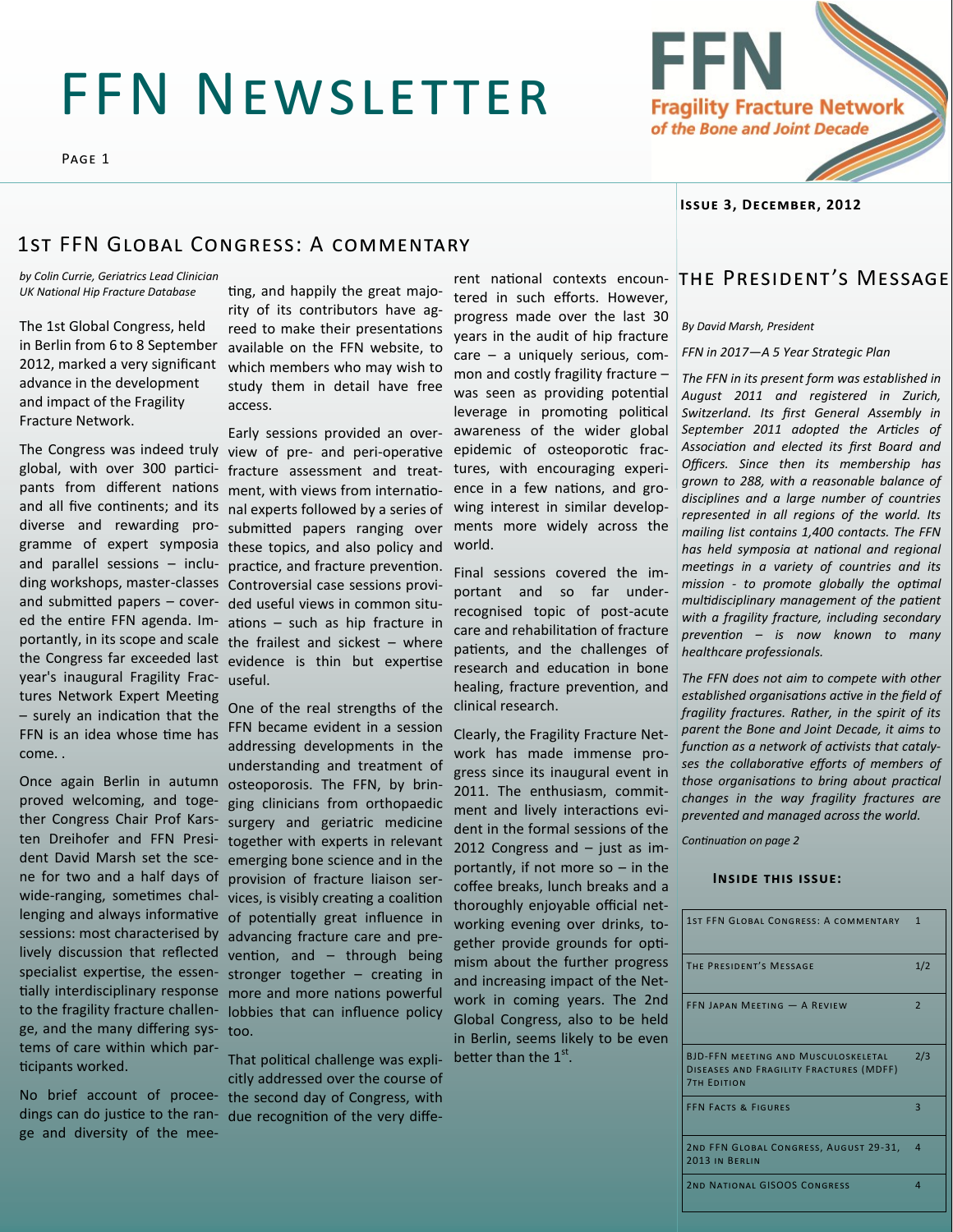Page 2

# FFN Japan Meeting — A Review

*by Hiroshi Hagino, Member of the FFN Scientific Committee*

### **On 10 November of this year, more than 100 multidisciplinary medical professionals participated in the FFN-Japan meeting held in Kyoto.**

At the beginning of the meeting, the history of the establishment and purpose of FFN were presented by Professor David Marsh. Following this, three presentations on the current state of fragility fracture treatment from each Asian region were given.

Then, at the sponsored symposium, a liaison nurse from Australia and a geriatrician from Japan had lectures on the current state and future prospectus of their activities. The afternoon session included four lectures on fracture healing related to osteoporosis, rehabilitation for fragility fractures, as well as an AO session lecture.

Finally, Professor Marsh gave a presentation on "How to drive policy change?" Subsequently, the FFN and its activities as well as the importance of multidisciplinary management for fragility fractures were fully recognized and reinforced in Japan at this meeting.



Prof. David Marsh, President of FFN, at the FFN Japan Meeting Poster of the FFN Japan Meeting

# BJD-FFN meeting and Musculoskeletal Diseases and Fragility Fractures (MDFF) 7th Edition

*by Ghassan Maalouf, Vice Chair of the FFN Scientific Committee*

**The seventh edition of the MDFF, held jointly with the Bone and Joint Decade (BJD) and the Fracture Fragility Network (FFN), took place on November 23-25, 2012, at the Bellevue University Medical Center, in Lebanon in what turned out to be a constructive, rich and warm atmosphere bringing together a full audience of Lebanese physicians and a high-level course faculty.**

The opening ceremony, which was held in honour of Lebanese Orthopaedic surgeon Prof. Fernand Dagher, brought together some 150 people. The keynote speakers were Dr. Dia Hassan, President and CEO of the BMUC, Prof. Jean-Pierre Courpied, President of SOFCOT, Prof. Ismat Ghanem, President of the MDFF Scientific Committee, Prof. Roger Jawish, President of the Lebanese Orthopaedics Association, Prof. Charaf Abou Charaf, President of the Lebanese Order of Physicians, and the representative of the Minister of Health, Mr. Ali Hassan Khalil, as well as Prof. Fernand Dagher, who was presented with a commemorative plaque for his lifetime achievements. *Continuation on page 3*



#### *Continuation of page 1*

*We know that practical change occurs on a national level; the Network facilitates this by providing a forum for lessons from one country to be applied in another.* 

*The strategic goal of the FFN over the next five years is to develop the network to the point where the relevant disciplines are engaged in as many countries as possible. The key relevant disciplines are orthopaedics, geriatrics and rehabilitation, osteoporosis, and nursing. A unique selling point of the FFN is that, compared with other global organisations, it has strong orthopaedic participation, while being quintessentially multidisciplinary. The academic dimension must be fully integrated in the network, including education and basic science. At some point it will be crucial to formally include the patient voice.* 

*Our relationship with industrial partners is important since it provides funding and an interface with their own networks; in return, they benefit from the raising of the issue up the healthcare agenda and consequent expansion of the market. We would aim to have ten to twelve industrial partners by 2017, constituted as a Corporate Advisory Council that contributes to strategic direction. This would provide funding sufficient to guarantee financial viability in the long term.* 

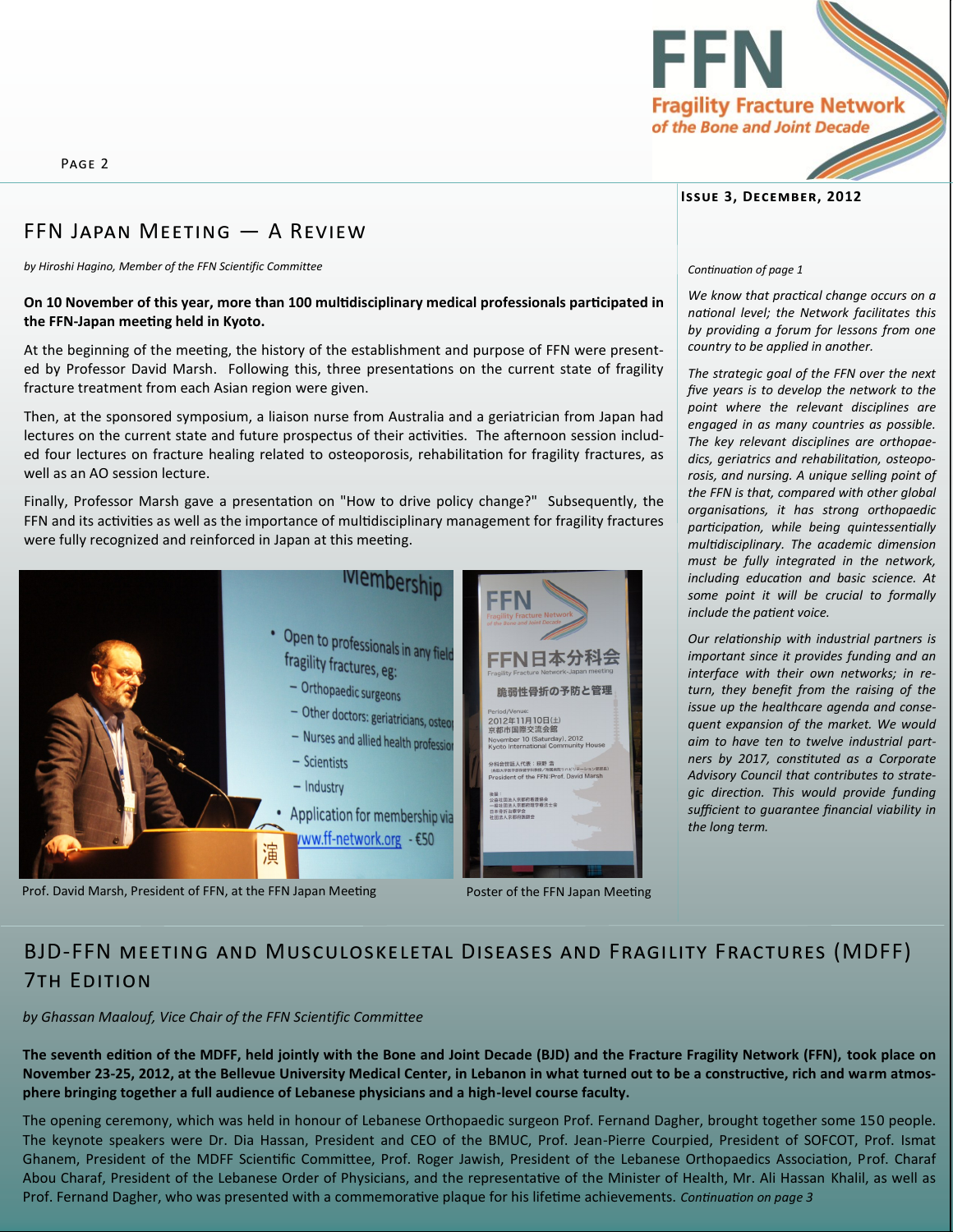

### FFN Facts & Figures

| Foundation of FFN: August 18, 2011 |     |
|------------------------------------|-----|
| Number of members for 2011:        | 75  |
| Number of members for 2012:        | 288 |
| <b>Executive Committee:</b>        | 7   |
| Board:                             | 15  |

Contact: FFN Central Office, c/o MCI Schweiz AG Flughofstrasse 54, 8152 Glattbrugg, Switzerland Tel: +41 44 809 42 80, Fax: +41 44 809 42 01 ff-network@mci-group.com, www.ff-network.org



### *Continuation of page 2*

The course took place over a day and a half, and was attended by some 100 physicians, mainly from Lebanon and some from other countries in the region, with the presence of the main medical and pharmaceutical company representatives in the region.

#### The speakers were:

Jean-Pierre COURPIED, Professor of Orthopaedic Surgery, Head of the Orthopaedic Department at Cochin Hospital, President of the French Orthopaedics Society SOFCOT

Jean PUGET, Professor of Orthopaedic Surgery, CHU-Rangueil, Toulouse, and Chairman of CRIOAC (Centre de Référence des Infections Ostéo Articulaires Complexes) du Grand Sud Ouest.

Socrates PAPAPOULOS, Professor of Medicine, Leiden University Medical Center, The Netherlands, Board member of the International Osteoporosis Foundation

Serge FERRARI, Associate Professor of Osteoporosis Genetics and Medicine at the Geneva Faculty of Medicine, Medical Associate at the Department of Rehabilitation and Geriatrics of the Geneva University Hospital, and Vice-chair of the council of scientific advisors of the International Osteoporosis Foundation

Heinrich RESCH, Professor of Medicine, Medical University Vienna, Head, Department II Rheumatology/Osteology (St. Vincent Hospital)

Pierre HOFFMEYER, President of EFORT

Samir ELBADAWY, Professor of Rheumatology, Cairo University

Philippe ANRACT, Orthopaedic Oncology Surgery, Cochin University Hospital

Ismat GHANEM, Professor of Orthopaedic Surgery, Paediatric Orthopaedic Surgery, President of the Scientific Committee

Ghassan MAALOUF, Chairman of the Musculoskeletal Department, Bellevue University Medical Center